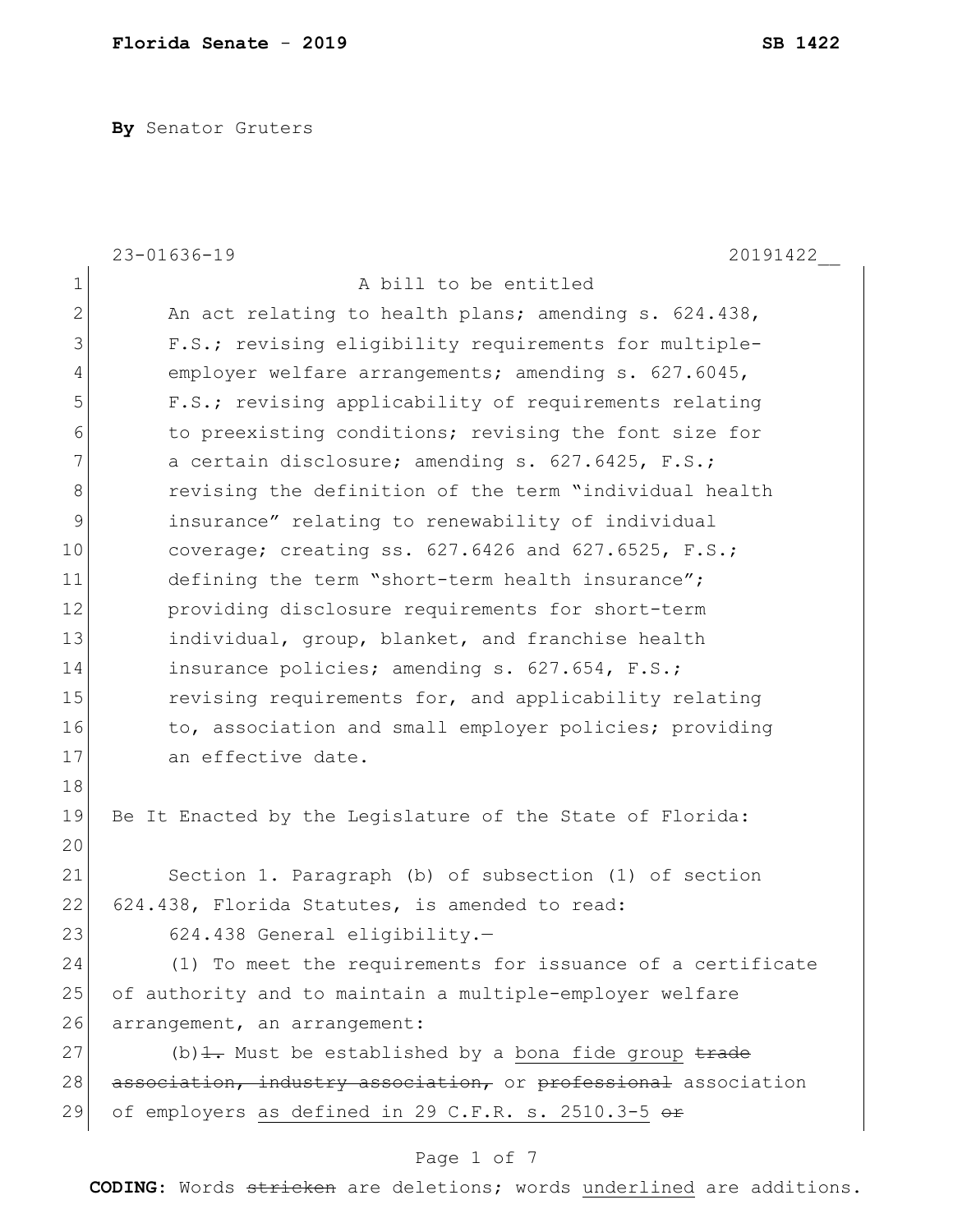|    | $23 - 01636 - 19$<br>20191422                                    |  |  |  |  |  |  |  |
|----|------------------------------------------------------------------|--|--|--|--|--|--|--|
| 30 | professionals which has a constitution or bylaws specifically    |  |  |  |  |  |  |  |
| 31 | stating its purpose and which has been organized and maintained  |  |  |  |  |  |  |  |
| 32 | in good faith for a continuous period of 1 year for purposes in  |  |  |  |  |  |  |  |
| 33 | addition to other than that of obtaining or providing insurance. |  |  |  |  |  |  |  |
| 34 | 2. Must not combine member employers from disparate trades,      |  |  |  |  |  |  |  |
| 35 | industries, or professions as defined by the appropriate         |  |  |  |  |  |  |  |
| 36 | licensing agencies, and must not combine member employers from   |  |  |  |  |  |  |  |
| 37 | more than one of the employer categories defined in sub-         |  |  |  |  |  |  |  |
| 38 | subparagraphs a.-c.                                              |  |  |  |  |  |  |  |
| 39 | a. A trade association consists of member employers who are      |  |  |  |  |  |  |  |
| 40 | in the same trade as recognized by the appropriate licensing     |  |  |  |  |  |  |  |
| 41 | ageney.                                                          |  |  |  |  |  |  |  |
| 42 | b. An industry association consists of member employers who      |  |  |  |  |  |  |  |
| 43 | are in the same major group code, as defined by the Standard     |  |  |  |  |  |  |  |
| 44 | Industrial Classification Manual issued by the federal Office of |  |  |  |  |  |  |  |
| 45 | Management and Budget, unless restricted by sub-subparagraph a.  |  |  |  |  |  |  |  |
| 46 | or sub-subparagraph c.                                           |  |  |  |  |  |  |  |
| 47 | e. A professional association consists of member employers       |  |  |  |  |  |  |  |
| 48 | who are of the same profession as recognized by the appropriate  |  |  |  |  |  |  |  |
| 49 | <b>licensing</b> agency.                                         |  |  |  |  |  |  |  |
| 50 |                                                                  |  |  |  |  |  |  |  |
| 51 | The requirements of this paragraph subparagraph do not apply to  |  |  |  |  |  |  |  |
| 52 | an arrangement licensed before prior to April 1, 1995,           |  |  |  |  |  |  |  |
| 53 | regardless of the nature of its business. However, an            |  |  |  |  |  |  |  |
| 54 | arrangement exempt from the requirements of this paragraph       |  |  |  |  |  |  |  |
| 55 | subparagraph may not expand the nature of its business beyond    |  |  |  |  |  |  |  |
| 56 | that set forth in the articles of incorporation of its           |  |  |  |  |  |  |  |
| 57 | sponsoring association as of April 1, 1995, except as authorized |  |  |  |  |  |  |  |
| 58 | in this paragraph subparagraph.                                  |  |  |  |  |  |  |  |
|    |                                                                  |  |  |  |  |  |  |  |

# Page 2 of 7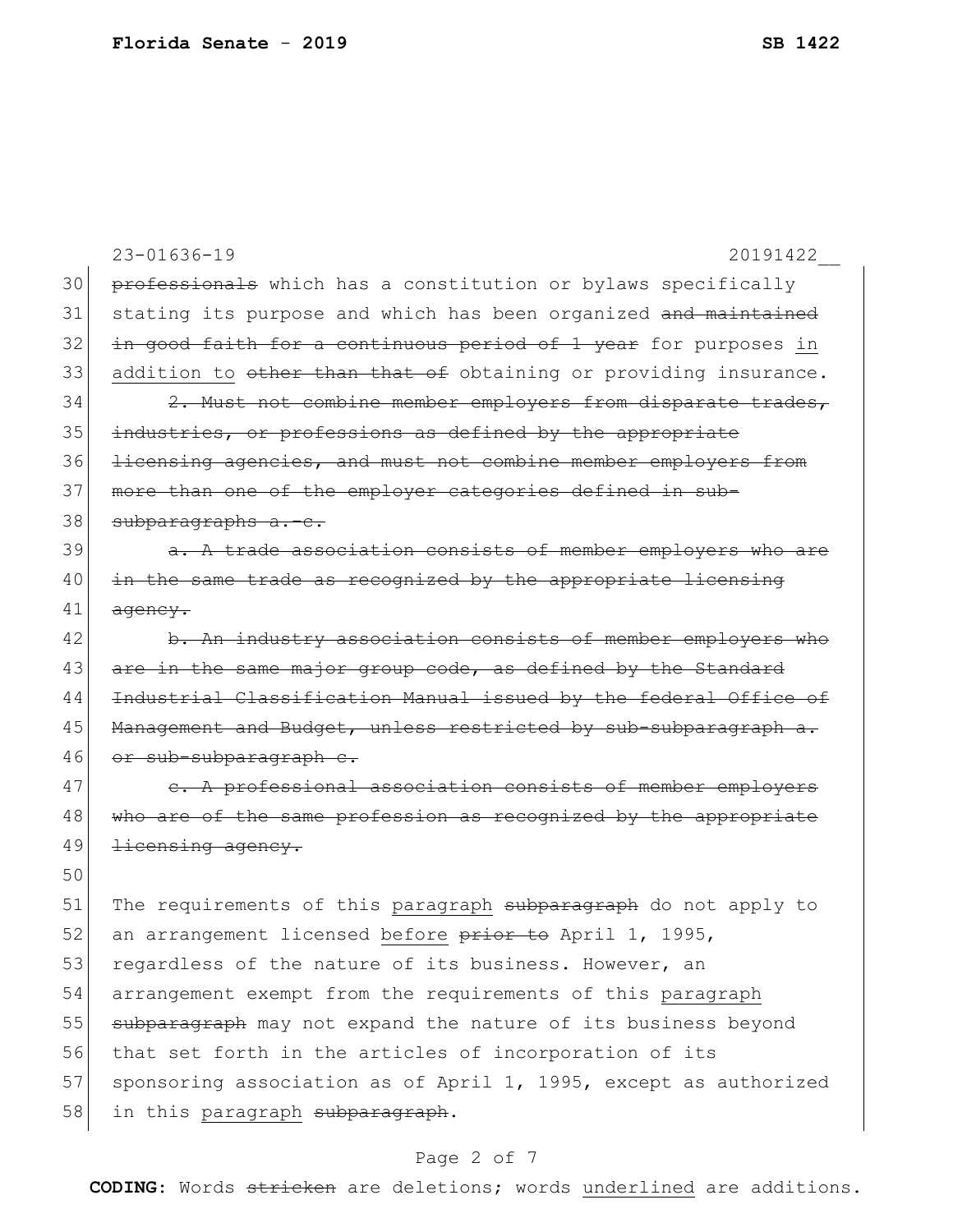|    | $23 - 01636 - 19$<br>20191422                                            |  |  |  |  |  |  |  |  |  |
|----|--------------------------------------------------------------------------|--|--|--|--|--|--|--|--|--|
| 59 | Section 2. Subsection (3) of section 627.6045, Florida                   |  |  |  |  |  |  |  |  |  |
| 60 | Statutes, is amended to read:                                            |  |  |  |  |  |  |  |  |  |
| 61 | 627.6045 Preexisting condition. - A health insurance policy              |  |  |  |  |  |  |  |  |  |
| 62 | must comply with the following:                                          |  |  |  |  |  |  |  |  |  |
| 63 | (3) This section does not apply to short-term <del>, nonrenewable</del>  |  |  |  |  |  |  |  |  |  |
| 64 | health insurance policies of no more than a 6-month policy term,         |  |  |  |  |  |  |  |  |  |
| 65 | provided that it is clearly disclosed to the applicant in the            |  |  |  |  |  |  |  |  |  |
| 66 | advertising and application, in 14-point <del>10-point</del> contrasting |  |  |  |  |  |  |  |  |  |
| 67 | type, that "This policy does not meet the definition of                  |  |  |  |  |  |  |  |  |  |
| 68 | qualifying previous coverage or qualifying existing coverage as          |  |  |  |  |  |  |  |  |  |
| 69 | defined in s. 627.6699. As a result, if purchased in lieu of a           |  |  |  |  |  |  |  |  |  |
| 70 | conversion policy or other group coverage, you may have to meet          |  |  |  |  |  |  |  |  |  |
| 71 | a preexisting condition requirement when renewing or purchasing          |  |  |  |  |  |  |  |  |  |
| 72 | other coverage."                                                         |  |  |  |  |  |  |  |  |  |
| 73 | Section 3. Subsection (1) of section 627.6425, Florida                   |  |  |  |  |  |  |  |  |  |
| 74 | Statutes, is amended to read:                                            |  |  |  |  |  |  |  |  |  |
| 75 | 627.6425 Renewability of individual coverage.-                           |  |  |  |  |  |  |  |  |  |
| 76 | (1) Except as otherwise provided in this section, an                     |  |  |  |  |  |  |  |  |  |
| 77 | insurer that provides individual health insurance coverage to an         |  |  |  |  |  |  |  |  |  |
| 78 | individual shall renew or continue in force such coverage at the         |  |  |  |  |  |  |  |  |  |
| 79 | option of the individual. For the purpose of this section, the           |  |  |  |  |  |  |  |  |  |
| 80 | term "individual health insurance" means health insurance                |  |  |  |  |  |  |  |  |  |
| 81 | coverage, as described in s. 624.603, offered to an individual           |  |  |  |  |  |  |  |  |  |
| 82 | in this state, including certificates of coverage offered to             |  |  |  |  |  |  |  |  |  |
| 83 | individuals in this state as part of a group policy issued to an         |  |  |  |  |  |  |  |  |  |
| 84 | association outside this state, but the term does not include            |  |  |  |  |  |  |  |  |  |
| 85 | short-term limited duration insurance or excepted benefits               |  |  |  |  |  |  |  |  |  |
| 86 | specified in s. $627.6513(1) - (14)$ .                                   |  |  |  |  |  |  |  |  |  |
| 87 | Section 4. Section 627.6426, Florida Statutes, is created                |  |  |  |  |  |  |  |  |  |
|    |                                                                          |  |  |  |  |  |  |  |  |  |

# Page 3 of 7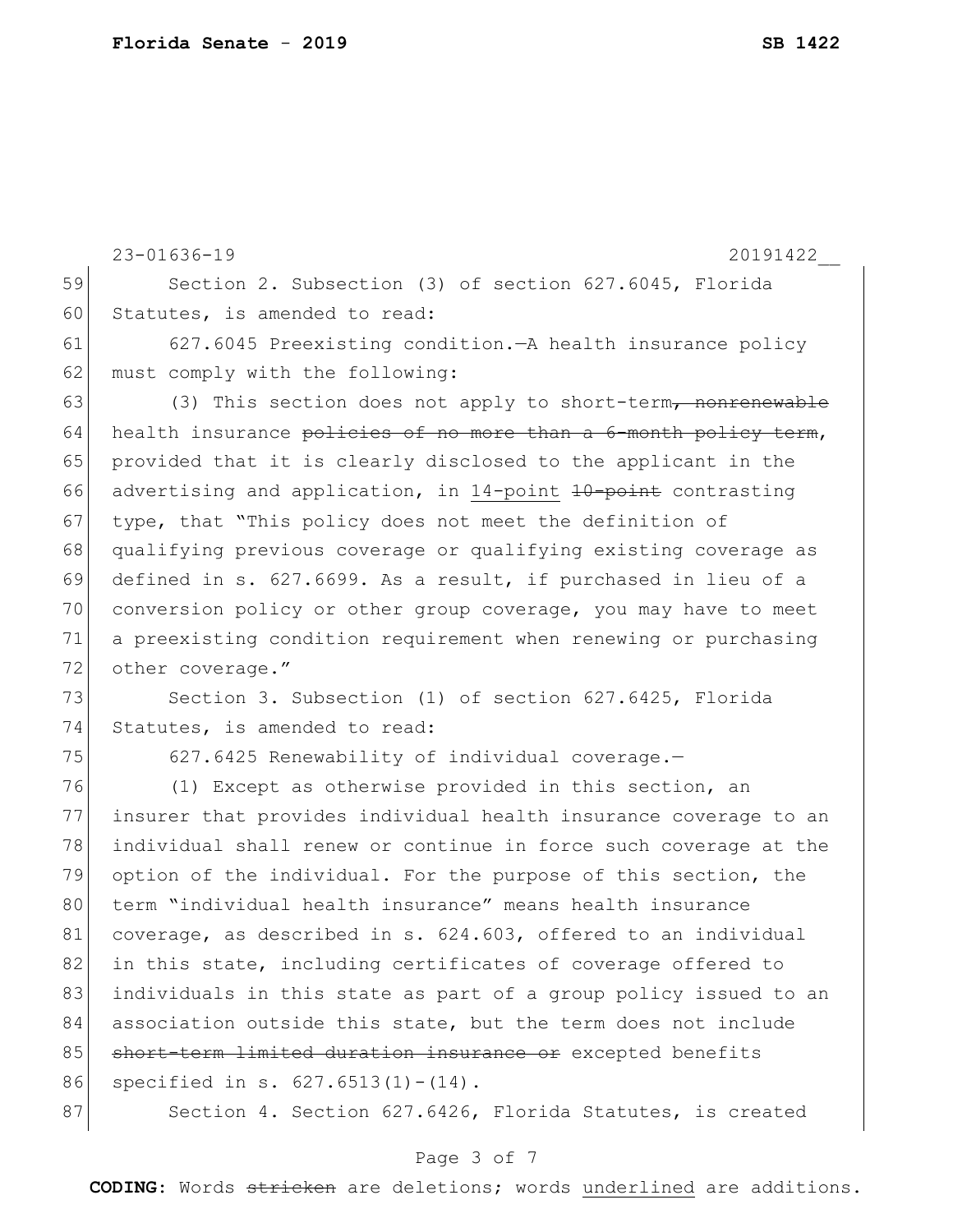|     | 20191422<br>$23 - 01636 - 19$                                    |
|-----|------------------------------------------------------------------|
| 88  | to read:                                                         |
| 89  | 627.6426 Short-term health insurance.-                           |
| 90  | (1) For purposes of this part, the term "short-term health       |
| 91  | insurance" means health insurance coverage provided by an issuer |
| 92  | with an expiration date specified in the contract which is less  |
| 93  | than 12 months after the original effective date of the contract |
| 94  | and, taking into account renewals or extensions, has a duration  |
| 95  | not to exceed 36 months in total.                                |
| 96  | (2) All contracts for short-term health insurance entered        |
| 97  | into by an issuer and an individual seeking coverage shall       |
| 98  | include the following disclosure:                                |
| 99  |                                                                  |
| 100 | "This coverage is not required to comply with certain federal    |
| 101 | market requirements for health insurance, principally those      |
| 102 | contained in the Patient Protection and Affordable Care Act. Be  |
| 103 | sure to check your policy carefully to make sure you are aware   |
| 104 | of any exclusions or limitations regarding coverage of           |
| 105 | preexisting conditions or health benefits (such as               |
| 106 | hospitalization, emergency services, maternity care, preventive  |
| 107 | care, prescription drugs, and mental health and substance use    |
| 108 | disorder services). Your policy might also have lifetime and/or  |
| 109 | annual dollar limits on health benefits. If this coverage        |
| 110 | expires or you lose eligibility for this coverage, you might     |
| 111 | have to wait until an open enrollment period to get other health |
| 112 | insurance coverage."                                             |
| 113 | Section 5. Section 627.6525, Florida Statutes, is created        |
| 114 | to read:                                                         |
| 115 | 627.6525 Short-term health insurance.-                           |
| 116 | (1) For purposes of this part, the term "short-term health       |
|     |                                                                  |

# Page 4 of 7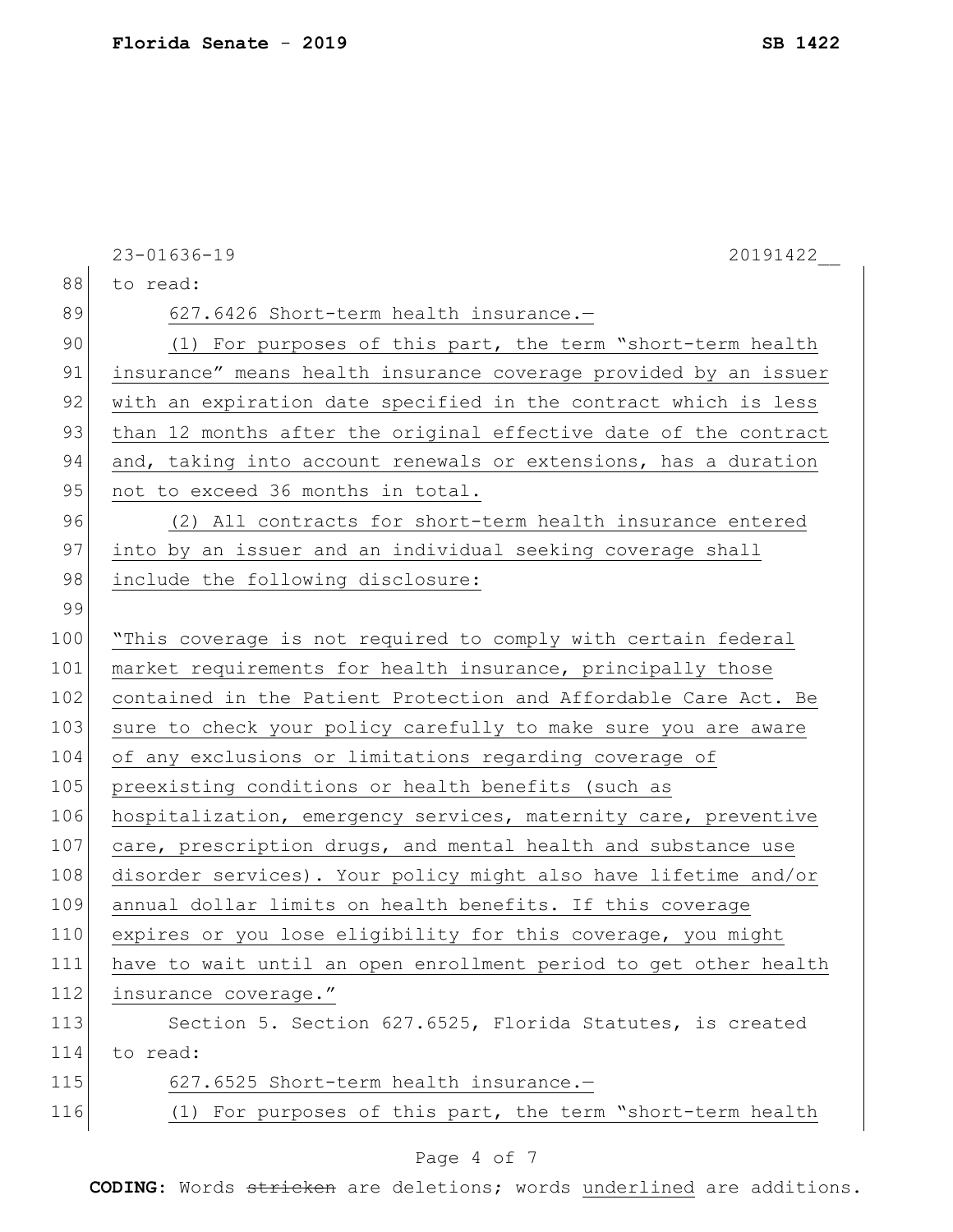|     | $23 - 01636 - 19$<br>20191422                                    |  |  |  |  |  |  |  |  |  |
|-----|------------------------------------------------------------------|--|--|--|--|--|--|--|--|--|
| 117 | insurance" means a group, blanket, or franchise policy of health |  |  |  |  |  |  |  |  |  |
| 118 | insurance coverage provided by an issuer with an expiration date |  |  |  |  |  |  |  |  |  |
| 119 | specified in the contract which is less than 12 months after the |  |  |  |  |  |  |  |  |  |
| 120 | original effective date of the contract and, taking into account |  |  |  |  |  |  |  |  |  |
| 121 | renewals or extensions, has a duration not to exceed 36 months   |  |  |  |  |  |  |  |  |  |
| 122 | in total.                                                        |  |  |  |  |  |  |  |  |  |
| 123 | (2) All contracts for short-term health insurance entered        |  |  |  |  |  |  |  |  |  |
| 124 | into by an issuer and a party seeking coverage shall include the |  |  |  |  |  |  |  |  |  |
| 125 | following disclosure:                                            |  |  |  |  |  |  |  |  |  |
| 126 |                                                                  |  |  |  |  |  |  |  |  |  |
| 127 | "This coverage is not required to comply with certain federal    |  |  |  |  |  |  |  |  |  |
| 128 | market requirements for health insurance, principally those      |  |  |  |  |  |  |  |  |  |
| 129 | contained in the Patient Protection and Affordable Care Act. Be  |  |  |  |  |  |  |  |  |  |
| 130 | sure to check your policy carefully to make sure you are aware   |  |  |  |  |  |  |  |  |  |
| 131 | of any exclusions or limitations regarding coverage of           |  |  |  |  |  |  |  |  |  |
| 132 | preexisting conditions or health benefits (such as               |  |  |  |  |  |  |  |  |  |
| 133 | hospitalization, emergency services, maternity care, preventive  |  |  |  |  |  |  |  |  |  |
| 134 | care, prescription drugs, and mental health and substance use    |  |  |  |  |  |  |  |  |  |
| 135 | disorder services). Your policy might also have lifetime and/or  |  |  |  |  |  |  |  |  |  |
| 136 | annual dollar limits on health benefits. If this coverage        |  |  |  |  |  |  |  |  |  |
| 137 | expires or you lose eligibility for this coverage, you might     |  |  |  |  |  |  |  |  |  |
| 138 | have to wait until an open enrollment period to get other health |  |  |  |  |  |  |  |  |  |
| 139 | insurance coverage."                                             |  |  |  |  |  |  |  |  |  |
| 140 | Section 6. Subsection (1) of section 627.654, Florida            |  |  |  |  |  |  |  |  |  |
| 141 | Statutes, is amended to read:                                    |  |  |  |  |  |  |  |  |  |
| 142 | 627.654 Labor union, association, and small employer health      |  |  |  |  |  |  |  |  |  |
| 143 | alliance groups.-                                                |  |  |  |  |  |  |  |  |  |
| 144 | (1) (a) A bona fide group or association of employers, as        |  |  |  |  |  |  |  |  |  |
| 145 | defined in 29 C.F.R. s. 2510.3-5, or a group of individuals may  |  |  |  |  |  |  |  |  |  |
|     | Page 5 of 7                                                      |  |  |  |  |  |  |  |  |  |
|     |                                                                  |  |  |  |  |  |  |  |  |  |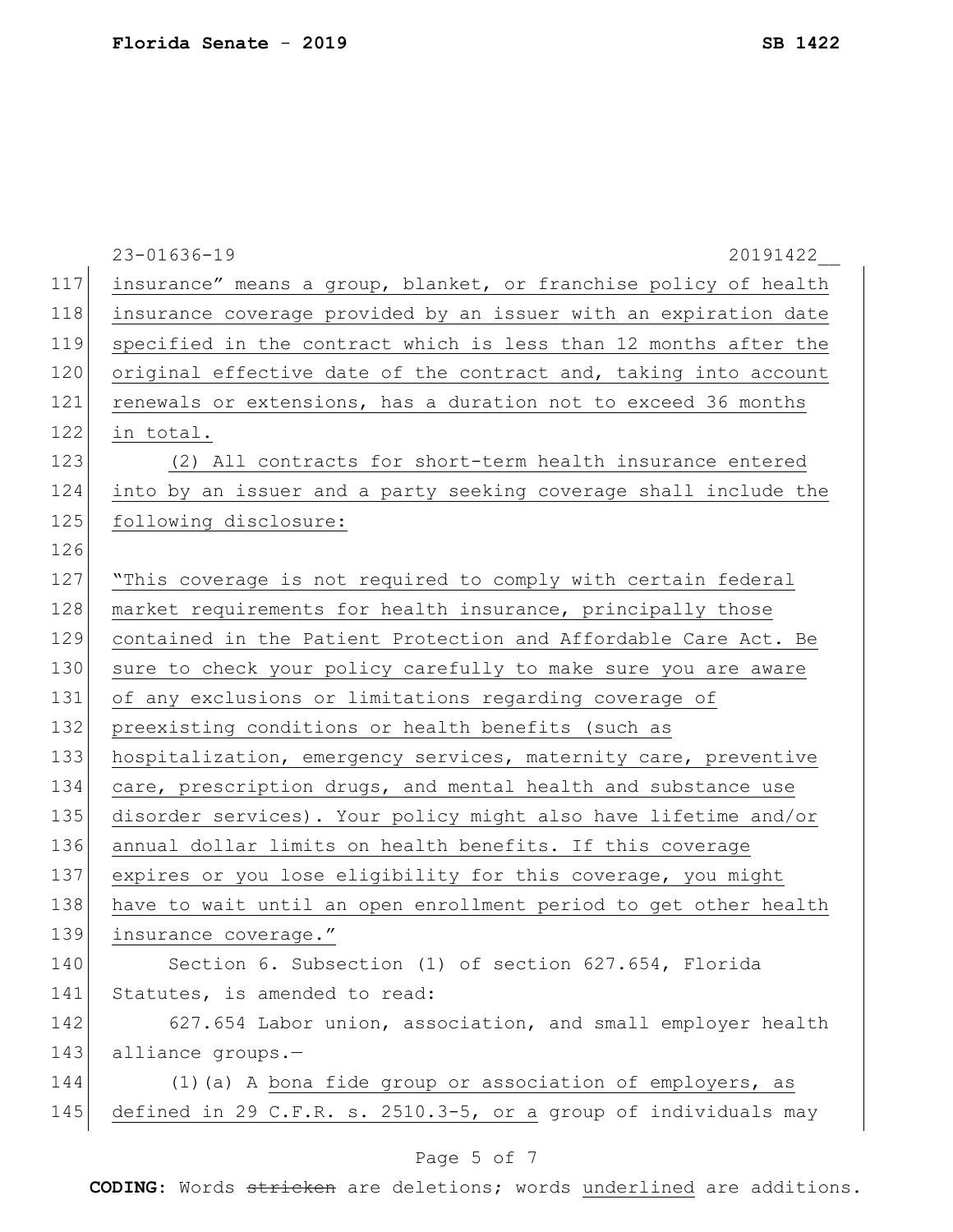23-01636-19 20191422\_\_ 146 be insured under a policy issued to an association, including a 147 labor union, which association has a constitution and bylaws and 148 not less than 25 individual members and which has been organized 149 and has been maintained in good faith for a period of 1 year for 150 purposes in addition to other than that of obtaining insurance, 151 or to the trustees of a fund established by such an association, 152 which association or trustees shall be deemed the policyholder, 153 insuring at least 15 individual members of the association for 154 the benefit of persons other than the officers of the 155 association, the association, or trustees.

156 (b) A small employer, as defined in s. 627.6699 and 157 including the employer's eligible employees and the spouses and 158 dependents of such employees, may be insured under a policy 159 issued to a small employer health alliance by a carrier as 160 defined in s. 627.6699. A small employer health alliance must be 161 organized as a not-for-profit corporation under chapter 617. 162 Notwithstanding any other law, if a small employer member of an 163 alliance loses eligibility to purchase health care through the 164 alliance solely because the business of the small employer 165 member expands to more than 50 and fewer than 75 eligible 166 employees, the small employer member may, at its next renewal 167 date, purchase coverage through the alliance for not more than 1 168 additional year. A small employer health alliance shall 169 establish conditions of participation in the alliance by a small 170 employer, including, but not limited to: 171 1. Assurance that the small employer is not formed for the

172 purpose of securing health benefit coverage.

173 2. Assurance that the employees of a small employer have 174 not been added for the purpose of securing health benefit

## Page 6 of 7